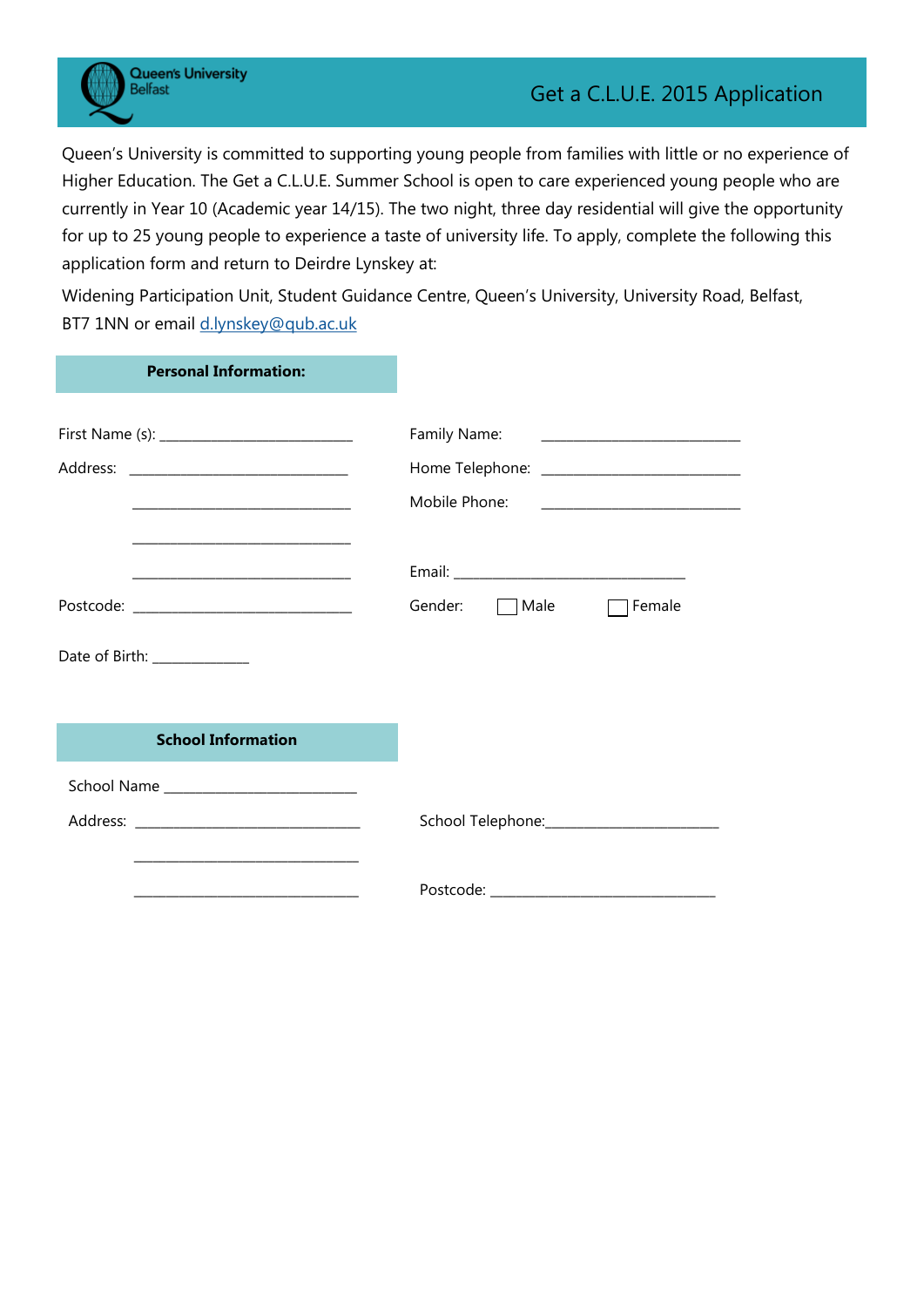

#### **More about You:**

# **Please tick the box which describes any additional needs you may have:**

(A member of the Senior Academy team will contact you directly to discuss your needs)

| I don't have any additional needs                                 |
|-------------------------------------------------------------------|
| I have mobility difficulties                                      |
| I use a wheelchair                                                |
| I need information about disabled access                          |
| I require ground floor or adapted accommodation                   |
| I have a visual impairment                                        |
| I require information in large print, typed, braille or on a disk |
| I have a hearing impairment                                       |
| I require an induction loop                                       |
| I require a sign language interpreter                             |
| I use a guide or hearing dog                                      |
| I require information on coloured paper                           |
| I have personal care support                                      |
| I have mental health difficulties                                 |
| Other-please give details:                                        |

**This information is required to make sure that the Widening Participation team are aware of any additional requirements you may have, so that we can provide the most appropriate service for your needs.**

## **Do you have any of the following?**

 Special educational needs (e.g specific learning difficulties such as dyslexia, dyspraxia and dyscalculia or disabilities) If so, please specify: \_\_\_\_\_\_\_\_\_\_\_\_\_\_\_\_\_\_\_\_\_\_\_\_\_\_\_\_

#### **Medical conditions**

- Allergies
- Special requirements (e.g diet, faith)

If you have ticked yes to any of the above, then please give details below including any medication and/or special provisions required.

\_\_\_\_\_\_\_\_\_\_\_\_\_\_\_\_\_\_\_\_\_\_\_\_\_\_\_\_\_\_\_\_\_\_\_\_\_\_\_\_\_\_\_\_\_\_\_\_\_\_\_\_\_\_\_\_\_\_\_\_\_\_\_\_\_\_\_\_\_\_\_\_\_\_\_\_\_\_\_\_\_\_\_\_\_\_\_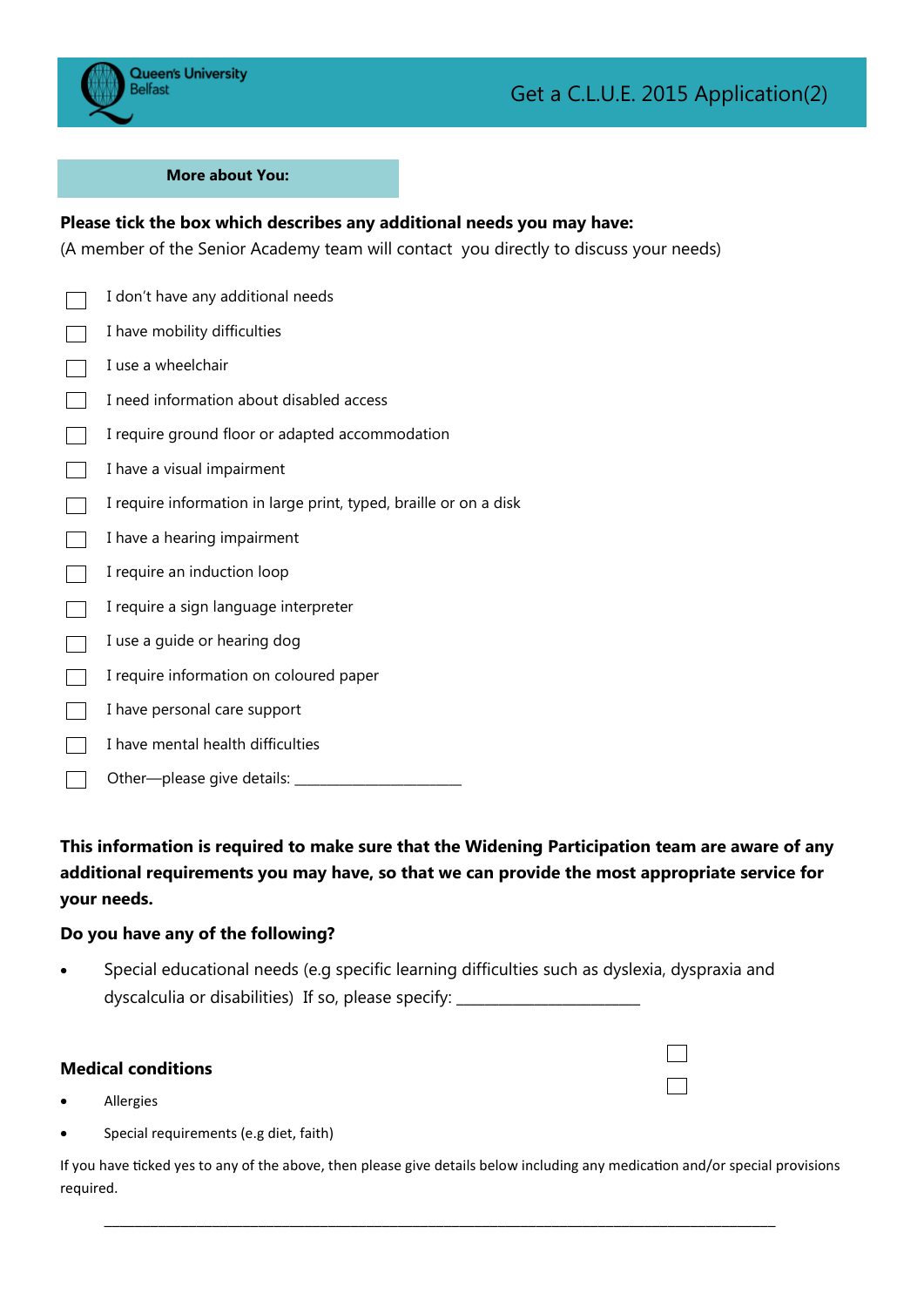**Please tick the box which best describes your ethnic background:** The university has adopted the categorisation scheme suggested by the Higher Education Statistics Agency (HESA) which is compatible with the 2001 Census Data.

| White British                    | Chinese or other ethnic background—Chinese |
|----------------------------------|--------------------------------------------|
| White Irish                      | Other Asian background                     |
| Other white background           | Mixed-White and Black Caribbean            |
| Black or Black British-Caribbean | Mixed—White and Black African              |
| Black or Black British—African   | Mixed—White and Asian                      |
| Other black background           | Other Mixed background                     |
| Asian or Asian British—Indian    | Other ethnic background                    |
| Asian or Asian British-Pakistani | I prefer not to provide this information   |
|                                  |                                            |

### **Qualifications**

Please list the subjects that you will be studying in Year 11 and 12, stating what calendar year you will be taking the exam in and the type of qualification it will be, e.g. GCSE, BTEC or other.

**Subject Year of Exam Qualification e.g. GCSE or BTEC etc.**